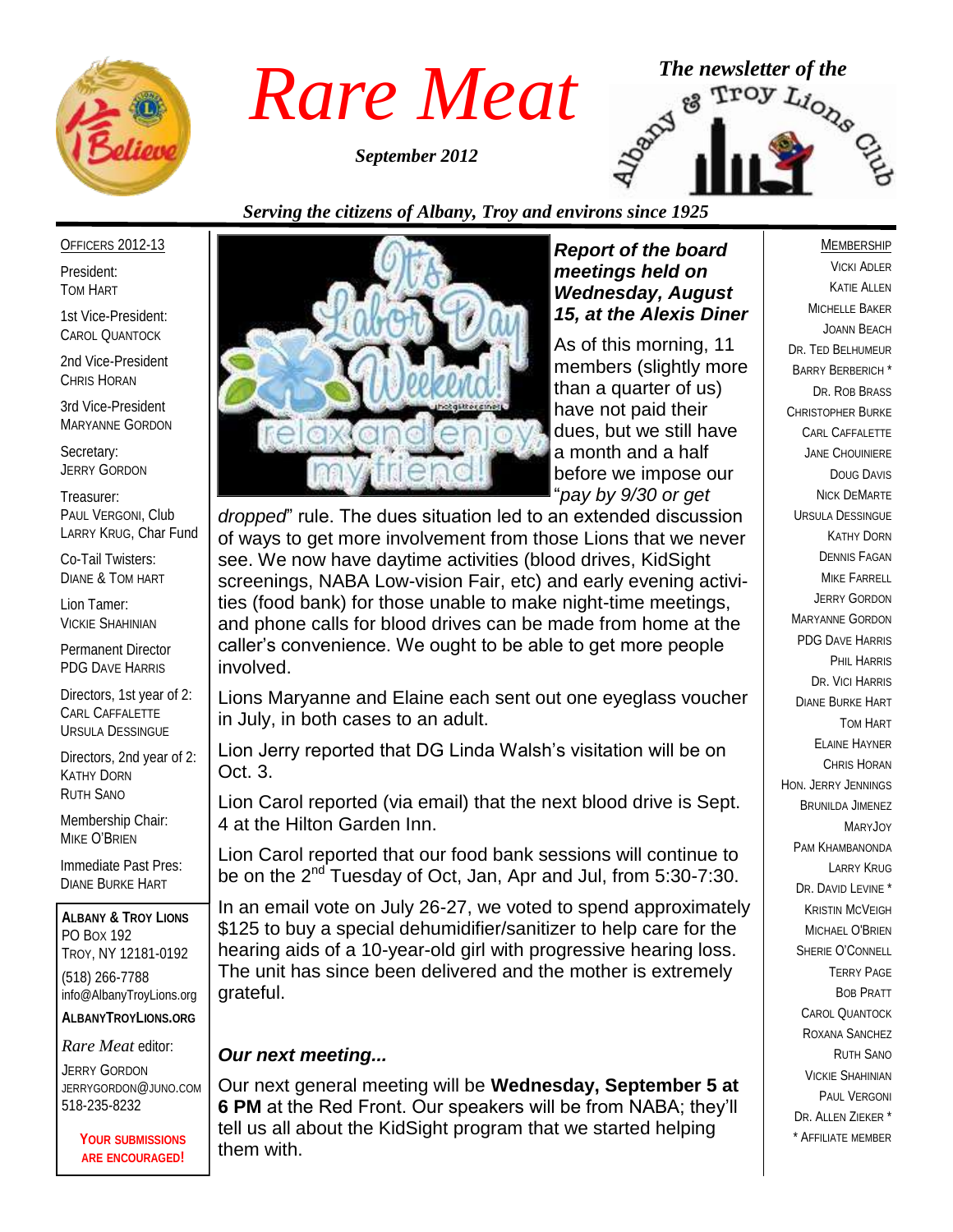#### *Dues*

You got your 2012-13 dues bill from Lion Paul two month ago; it's payable immediately. Thank you to those of you who have paid.

Two reminders:

- 1. Because of a dues increase from International, our dues are now **\$70 per year**.
- 2. Any members still in arrears on **September 30, 2012** will be dropped for non-payment. If this presents a hardship for you, please talk to Lion Paul (785-5319 or plverg@yahoo.com) well before the deadline.



Our next **BLOOD DRIVE** will be **Tuesday, September 4** at the Hilton Garden Inn on Hoosick St. in Troy. We need volunteers:

- To make phone calls in the week or two before the drive,
- To work at the registration desk and the canteen at the drive,
- ◆ And to donate blood.

If you can do any or all of these, please sign up with Lion Carol at **cquantoc@nycap.rr.com** or **664-3901**.

*Future blood drives: December 19 at Holiday Inn Express, Latham; March 5 at Hilton Garden Inn, Troy; May at Boght Corner Fire House, Latham.* 

#### *On a more personal note …*

You may remember that last month, we wrote about Rachael Adler's renal failure. On Aug. 27, Lion Vicki reported that "Rachael is doing better. She is home and going to hemodialysis 3 times a week. We hope that she will be able to start middle school on time. Please pray that her vision improves, her kidneys will respond to the medications and that her hypertension will soon be under control. Thank you all for your support. Cherish every moment – you never know what's around the corner or what is in God's plan for us."

#### *Happy Birthday!*

Happy **September** birthday to only one A&T Lions:

10th - Vicki Adler



#### *Happy Anniversary!*

Happy Lions Anniversary to these **September** inductees:

Ted Belhumeur - 3 years Ruth Sano - 16 years Kristin McVeigh - 22 years

Visit your club's web site: **ALBANYTROYLIONS.ORG**, your district web site: **20Y2LIONS.ORG**, and International's web site: **LIONSCLUBS.ORG**.

And remember to do your on-line shopping at **ALBANYTROYLIONS.PENNIESATATIME.COM**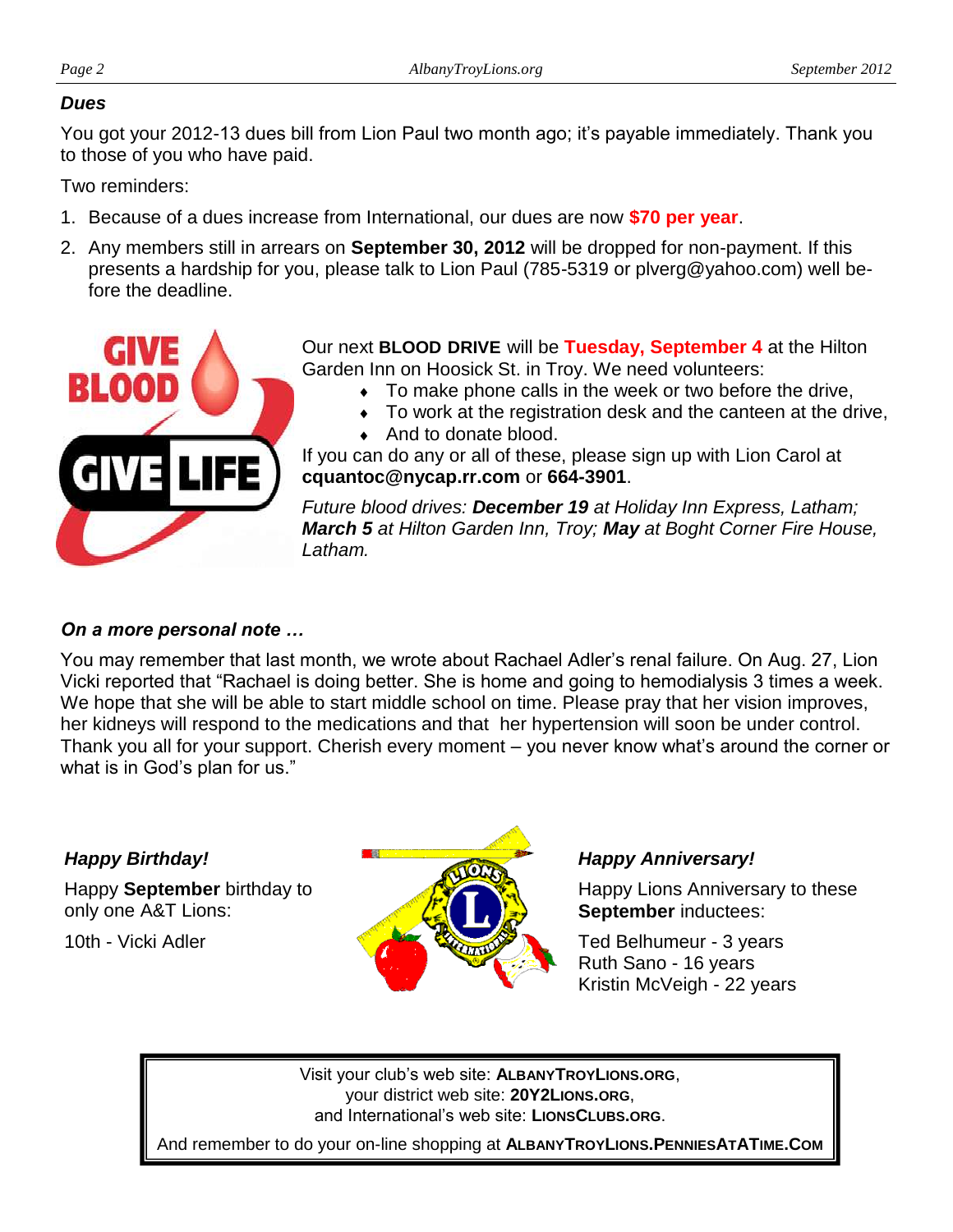#### *Mark your calendar…*

**Tuesday, September 4, 1-6 PM:** Blood drive at the Hilton Garden Inn. See page 2, and let Lion Carol know how you can help. **We can use help with phone calls**.

**Wednesday, September 5, 6 PM:** General meeting at the Red Front. See page 1.

**Saturday, September 8, 9 AM:** District cabinet meeting; see below.

**Wednesday, September 19, 8 AM:** Board meeting at the Alexis Diner. All members are welcome.

**Wednesday, October 3, 6 PM:** A busy general meeting at the Red Front. Speakers will be from American Red Cross, plus it's the visitation of DG Linda Walsh; she'll be inducting several new members.



*Make a note:*

Next Lions Work Night at the **Regional Food Bank**:

**Tuesday, October 9, 2012, 5:30-7:30 PM**

*Friends and family welcome.* Tell Lion Carol how many you're bringing at **cquantoc@nycap.rr.com** or **664-3901**.

> **Save the 2nd Tuesday of January, April, July and October.**



# **District Cabinet Meeting**

Saturday, September 8, 2012

Winners Circle Restaurant 3293 NY 5, Fonda, NY

9:00 AM - Registration (\$5 fee) 9:45 AM - Meeting Lunch (\$15; includes registration fee) PDG meeting immediately after lunch

Guest speaker: **Lion Sue Shipe** on **Unity Day**

**R.S.V.P by Tues, Sept. 4 to CS Fred Chambers at 518-993-2628 or [fchambers1@roadrunner.com](mailto:fchambers1@roadrunner.com) or DG Linda Walsh at 518-773-7845 or [lionlinda@frontier.com](mailto:lionlinda@frontier.com)**